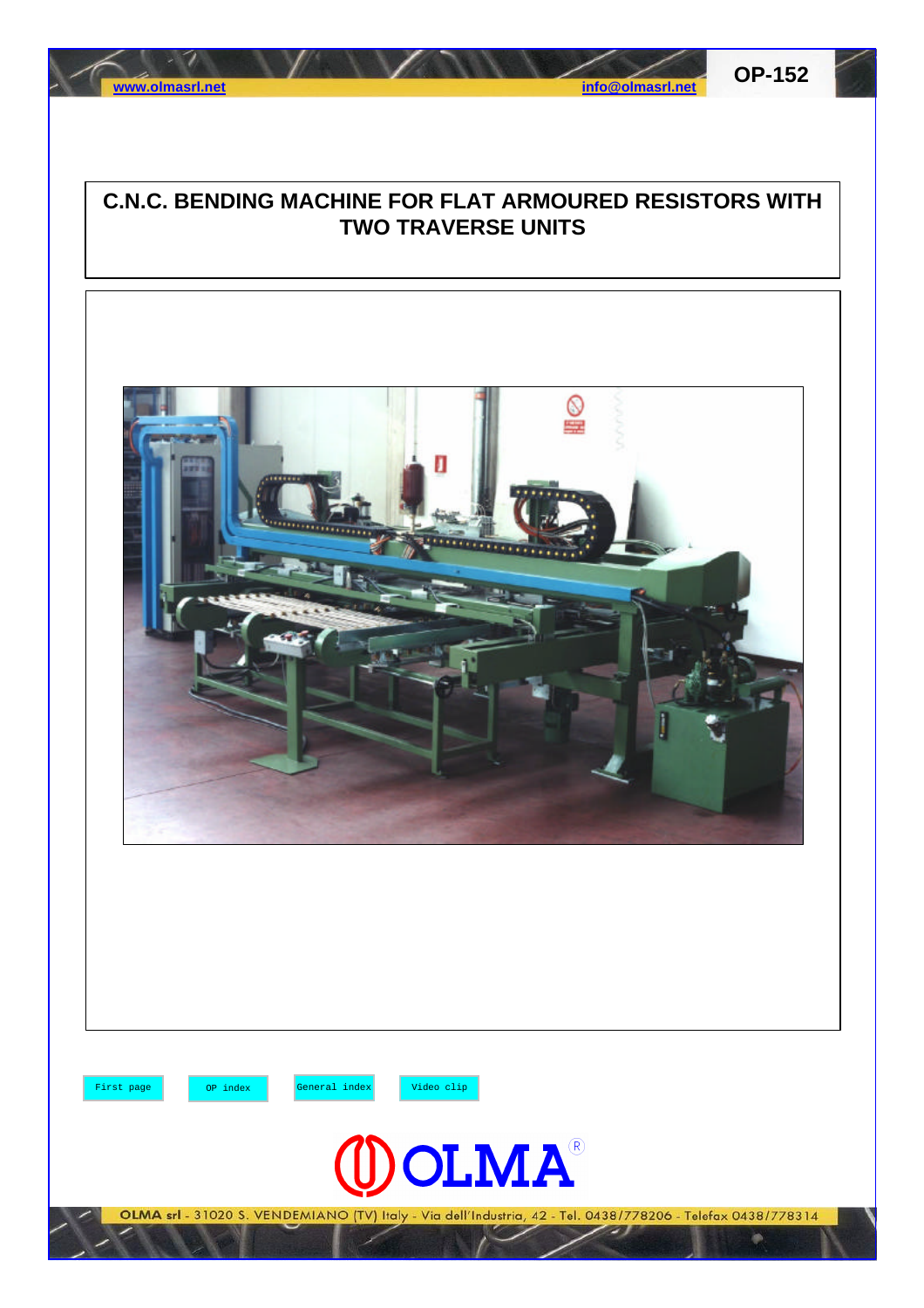## **C.N.C. BENDING MACHINE FOR FLAT ARMOURED RESISTORS WITH TWO TRAVERSE UNITS**

This bending machine has been developed from a previous model (OP-044). Its characteristics remain versatile set-up for different models, and rapid programming. The important improvement consists of the addition of a rotating turret composed of four bending heads on which rollers with different diameters can be mounted. This permits horizontal processing of resistors with different bend radii which can be controlled from a visual display terminal. It is composed of two bending units placed opposite one another. They slide on both sides on steel ball-bearing guide rails, and are operated by brushless motors.

The work area is composed of a sheet metal surface where the resistors are placed. The bending units are above this surface, so that they are always secure and precisely oriented. The bending heads are hydraulically operated and numerically controlled. The machine is equipped with a supervisory and self-diagnosing system where messages are shown on a 14" LCD visual display terminal. All of the variables of the bending programmes can be set up from this terminal, as well as cycles times, speed and all other machine parameters. The system is also able to effect a general self-diagnosis.

Description of the axes on one side of the machine:

Axis n<sup>o</sup> 1: verification and control of the longitudinal position of the unit on the bending axis.

Axis n° 2: verification and control of the angular rotating position of the bend in degrees.

Axis n° 3: verification and control of the transverse position of the unit which determines the clockwise or counter-clockwise bend.

Axis n° 4: verification and control of rotation of the head-selecting block for one of the four available heads.

The machine can simultaneously bend four resistors having a diameter of 6.5 mm. each or three having a diameter of 8 mm. each. The resistors are automatically unloaded after each cycle.

Technical specifications of the machine:

• Weight-bearing structure in welded tubular steel with carriage rails in tempered steel with sliding pads on ball-bearings.

• Non-stop resistor feeder with manual loading onto a fork and mechanical loading hand for transfer to the bending station. It may also contain resistors which are quite deformed and annealed.

• The machine can be easily equipped with an electro-pneumatic device for centering two or four resistors having diameters of 6.5 or 8 mm.

- Two-way rotating bending unit with oleo-dynamic operation and relative control system.
- Mechanical hand for unloading pieces from the bending station.
- Pneumatic drive system.
- Programmable Numeric Control by means of a terminal with a 70 program memory capacity.